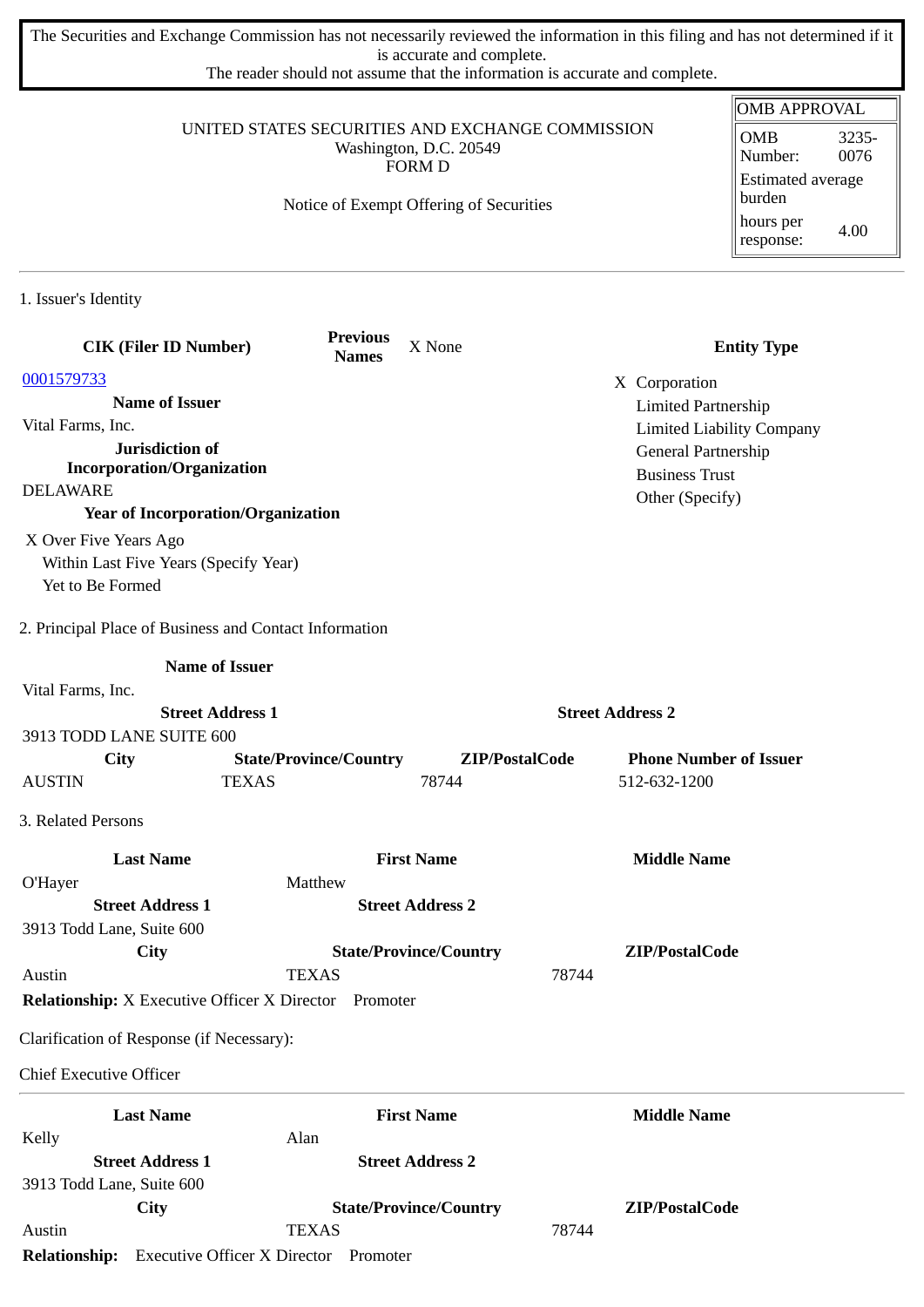Clarification of Response (if Necessary):

| <b>Last Name</b><br>Heintzman                               | <b>First Name</b><br>Andrew                  | <b>Middle Name</b> |
|-------------------------------------------------------------|----------------------------------------------|--------------------|
| <b>Street Address 1</b>                                     | <b>Street Address 2</b>                      |                    |
| 3913 Todd Lane, Suite 600                                   |                                              |                    |
| <b>City</b>                                                 | <b>State/Province/Country</b>                | ZIP/PostalCode     |
| Austin                                                      | <b>TEXAS</b>                                 | 78744              |
| <b>Relationship:</b> Executive Officer X Director           | Promoter                                     |                    |
| Clarification of Response (if Necessary):                   |                                              |                    |
| <b>Last Name</b>                                            | <b>First Name</b>                            | <b>Middle Name</b> |
| Khoury                                                      | Karl                                         |                    |
| <b>Street Address 1</b>                                     | <b>Street Address 2</b>                      |                    |
| 3913 Todd Lane, Suite 600                                   |                                              |                    |
| <b>City</b>                                                 | <b>State/Province/Country</b>                | ZIP/PostalCode     |
| Austin                                                      | <b>TEXAS</b>                                 | 78744              |
| <b>Relationship:</b> Executive Officer X Director           | Promoter                                     |                    |
| Clarification of Response (if Necessary):                   |                                              |                    |
| <b>Last Name</b>                                            | <b>First Name</b>                            | <b>Middle Name</b> |
| Davis                                                       | Tony                                         |                    |
| <b>Street Address 1</b>                                     | <b>Street Address 2</b>                      |                    |
| 3913 Todd Lane, Suite 600                                   |                                              |                    |
| City                                                        | <b>State/Province/Country</b>                | ZIP/PostalCode     |
| Austin                                                      | <b>TEXAS</b>                                 | 78744              |
| <b>Relationship:</b><br><b>Executive Officer X Director</b> | Promoter                                     |                    |
| Clarification of Response (if Necessary):                   |                                              |                    |
| <b>Last Name</b>                                            | <b>First Name</b>                            | <b>Middle Name</b> |
| Foster                                                      | <b>Betsy</b>                                 |                    |
| <b>Street Address 1</b>                                     | <b>Street Address 2</b>                      |                    |
| 3913 Todd Lane, Suite 600                                   |                                              |                    |
| <b>City</b>                                                 | <b>State/Province/Country</b>                | ZIP/PostalCode     |
| Austin                                                      | <b>TEXAS</b>                                 | 78744              |
| <b>Relationship:</b>                                        | <b>Executive Officer X Director Promoter</b> |                    |
| Clarification of Response (if Necessary):                   |                                              |                    |
| <b>Last Name</b>                                            | <b>First Name</b>                            | <b>Middle Name</b> |
| Jones                                                       | Jason                                        |                    |
| <b>Street Address 1</b>                                     | <b>Street Address 2</b>                      |                    |
| 3913 Todd Lane, Suite 600                                   |                                              |                    |
| <b>City</b>                                                 | <b>State/Province/Country</b>                | ZIP/PostalCode     |
| Austin                                                      | <b>TEXAS</b>                                 | 78744              |
| <b>Relationship:</b><br><b>Executive Officer X Director</b> | Promoter                                     |                    |
| Clarification of Response (if Necessary):                   |                                              |                    |
| <b>Last Name</b>                                            | <b>First Name</b>                            | <b>Middle Name</b> |
| Hughes                                                      | Stephen<br><b>Street Address 2</b>           |                    |
| <b>Street Address 1</b><br>3913 Todd Lane, Suite 600        |                                              |                    |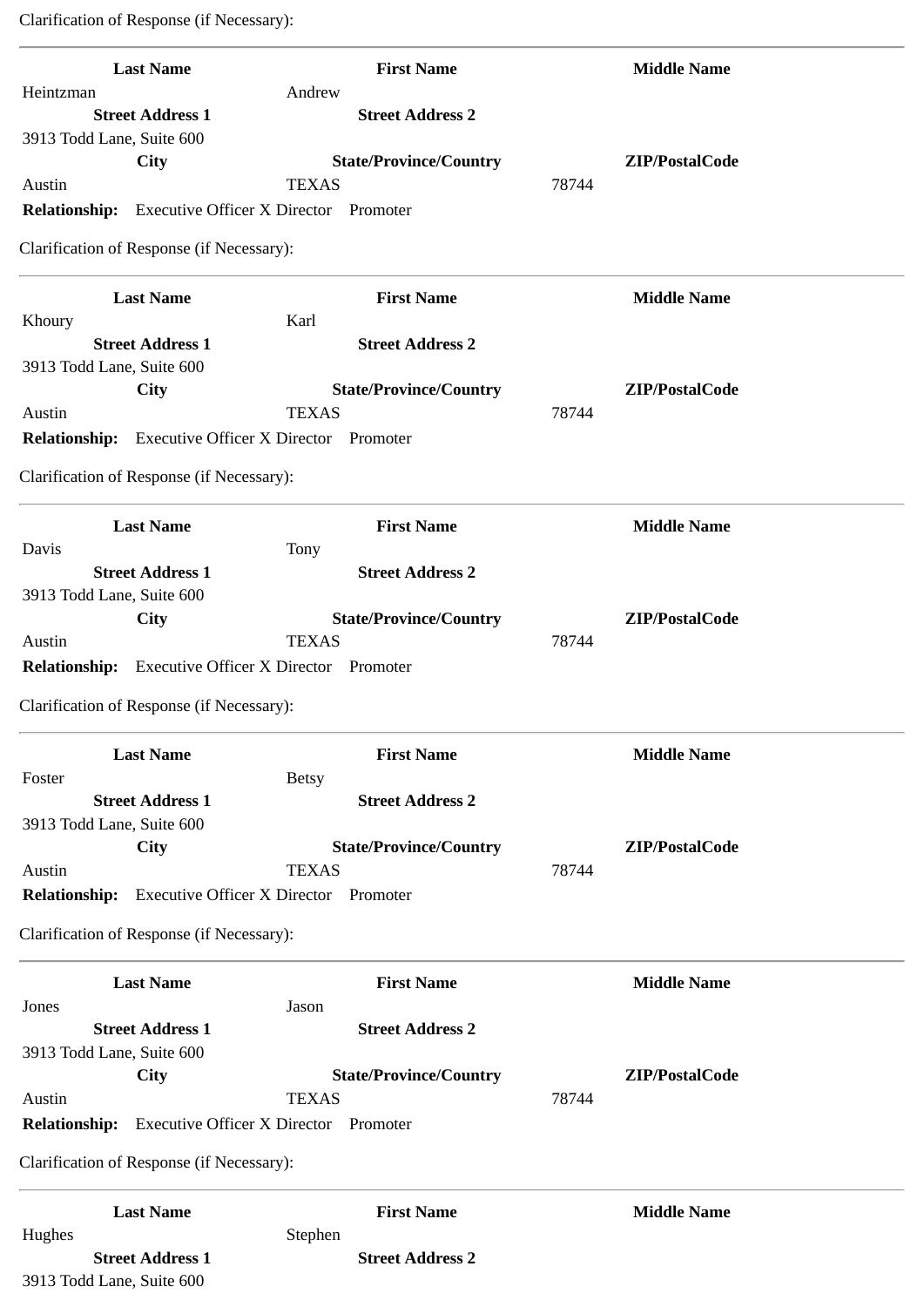| City                                                                 | <b>State/Province/Country</b>                 | ZIP/PostalCode            |
|----------------------------------------------------------------------|-----------------------------------------------|---------------------------|
| Austin<br><b>Relationship:</b> Executive Officer X Director Promoter | <b>TEXAS</b>                                  | 78744                     |
|                                                                      |                                               |                           |
| Clarification of Response (if Necessary):                            |                                               |                           |
| <b>Last Name</b>                                                     | <b>First Name</b>                             | <b>Middle Name</b>        |
| Dale                                                                 | Jason                                         |                           |
| <b>Street Address 1</b>                                              | <b>Street Address 2</b>                       |                           |
| 3913 Todd Lane, Suite 600                                            |                                               |                           |
| <b>City</b><br>Austin                                                | <b>State/Province/Country</b><br><b>TEXAS</b> | ZIP/PostalCode<br>78744   |
| <b>Relationship:</b> X Executive Officer                             | Director<br>Promoter                          |                           |
| Clarification of Response (if Necessary):                            |                                               |                           |
|                                                                      |                                               |                           |
| <b>Chief Financial Officer</b>                                       |                                               |                           |
| <b>Last Name</b>                                                     | <b>First Name</b>                             | <b>Middle Name</b>        |
| Diez-Canseco<br><b>Street Address 1</b>                              | Russell<br><b>Street Address 2</b>            |                           |
| 3913 Todd Lane, Suite 600                                            |                                               |                           |
| City                                                                 | <b>State/Province/Country</b>                 | ZIP/PostalCode            |
| Austin                                                               | <b>TEXAS</b>                                  | 78744                     |
| <b>Relationship:</b> X Executive Officer Director Promoter           |                                               |                           |
| 4. Industry Group                                                    |                                               |                           |
| X Agriculture                                                        | <b>Health Care</b>                            | Retailing                 |
| <b>Banking &amp; Financial Services</b>                              | Biotechnology                                 | Restaurants               |
| <b>Commercial Banking</b>                                            | Health Insurance                              | Technology                |
| Insurance<br>Investing                                               | Hospitals & Physicians                        | Computers                 |
| <b>Investment Banking</b>                                            | Pharmaceuticals                               | Telecommunications        |
| Pooled Investment Fund                                               | Other Health Care                             | Other Technology          |
| Is the issuer registered as<br>an investment company under           | Manufacturing                                 | <b>Travel</b>             |
| the Investment Company                                               | <b>Real Estate</b>                            | Airlines & Airports       |
| Act of 1940?                                                         | Commercial                                    | Lodging & Conventions     |
| Yes<br>N <sub>0</sub>                                                | Construction                                  | Tourism & Travel Services |
| Other Banking & Financial Services                                   | <b>REITS &amp; Finance</b>                    | <b>Other Travel</b>       |
| <b>Business Services</b><br>Energy                                   | Residential                                   | Other                     |
| Coal Mining                                                          | <b>Other Real Estate</b>                      |                           |
| <b>Electric Utilities</b>                                            |                                               |                           |
| <b>Energy Conservation</b>                                           |                                               |                           |
| <b>Environmental Services</b>                                        |                                               |                           |
| Oil & Gas                                                            |                                               |                           |
|                                                                      |                                               |                           |
| <b>Other Energy</b>                                                  |                                               |                           |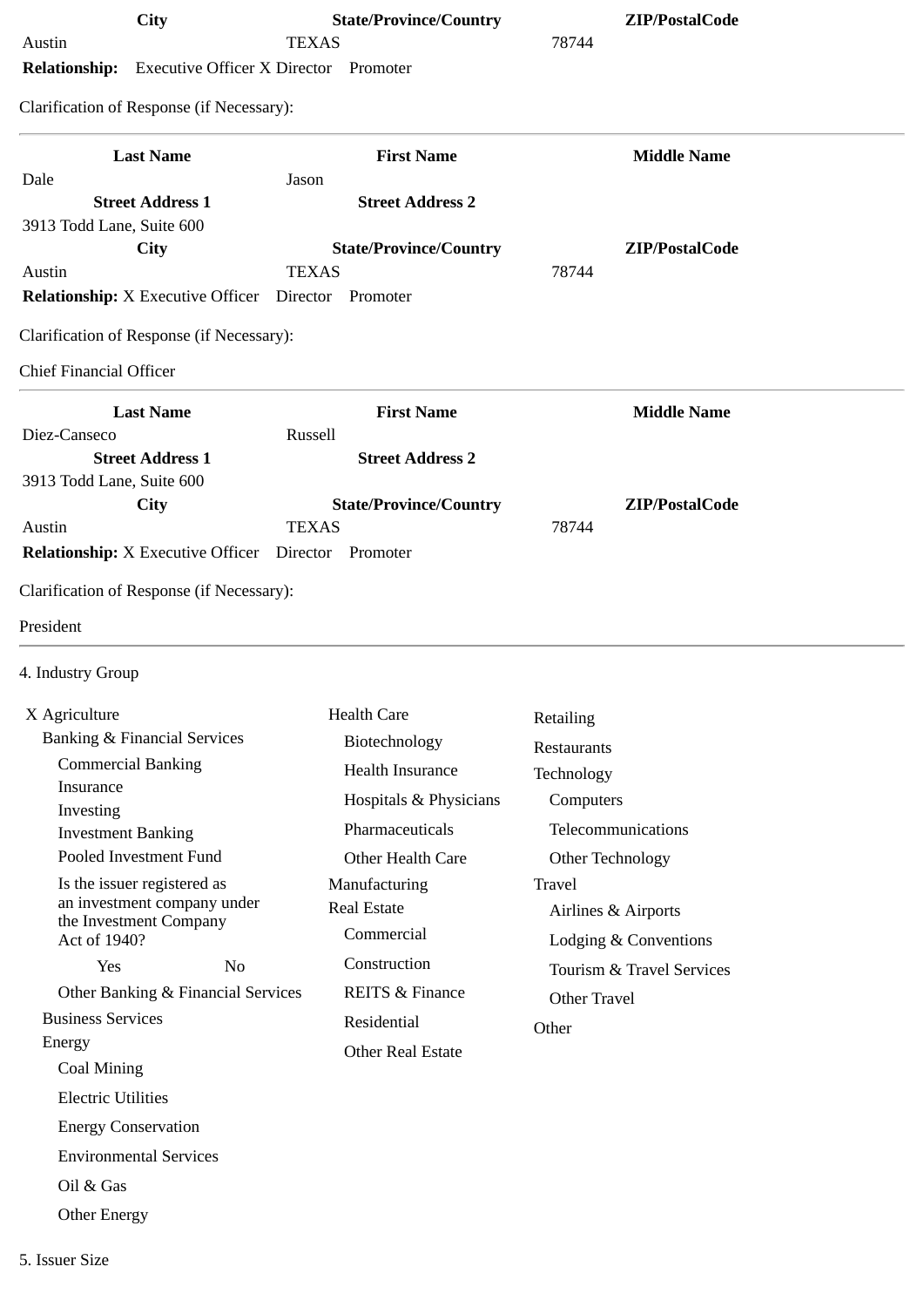| <b>Revenue Range</b>             | <b>OR</b> | <b>Aggregate Net Asset Value Range</b> |
|----------------------------------|-----------|----------------------------------------|
| No Revenues                      |           | No Aggregate Net Asset Value           |
| $$1 - $1,000,000$                |           | $$1 - $5,000,000$                      |
| $$1,000,001 - $5,000,000$        |           | \$5,000,001 - \$25,000,000             |
| $$5,000,001 -$<br>\$25,000,000   |           | $$25,000,001 - $50,000,000$            |
| $$25,000,001 -$<br>\$100,000,000 |           | \$50,000,001 - \$100,000,000           |
| Over \$100,000,000               |           | Over \$100,000,000                     |
| X Decline to Disclose            |           | Decline to Disclose                    |
| Not Applicable                   |           | Not Applicable                         |

6. Federal Exemption(s) and Exclusion(s) Claimed (select all that apply)

|                                                   | Investment Company Act Section 3(c) |                    |  |
|---------------------------------------------------|-------------------------------------|--------------------|--|
| Rule $504(b)(1)$ (not (i), (ii) or (iii))         | Section $3(c)(1)$                   | Section $3(c)(9)$  |  |
| Rule 504 (b) $(1)(i)$                             | Section $3(c)(2)$                   | Section $3(c)(10)$ |  |
| Rule 504 (b) $(1)(ii)$<br>Rule 504 (b) $(1)(iii)$ | Section $3(c)(3)$                   | Section $3(c)(11)$ |  |
| Rule 505                                          | Section $3(c)(4)$                   | Section $3(c)(12)$ |  |
| $X$ Rule 506(b)                                   | Section $3(c)(5)$                   | Section $3(c)(13)$ |  |
| Rule $506(c)$                                     | Section $3(c)(6)$                   | Section $3(c)(14)$ |  |
| Securities Act Section 4(a)(5)                    | Section $3(c)(7)$                   |                    |  |

- 7. Type of Filing
- X New Notice Date of First Sale 2017-04-05 First Sale Yet to Occur Amendment
- 8. Duration of Offering

Does the Issuer intend this offering to last more than one year? Yes X No

9. Type(s) of Securities Offered (select all that apply)

| X Equity                                                                                       | Pooled Investment Fund Interests   |
|------------------------------------------------------------------------------------------------|------------------------------------|
| Debt                                                                                           | <b>Tenant-in-Common Securities</b> |
| Option, Warrant or Other Right to Acquire Another Security                                     | <b>Mineral Property Securities</b> |
| Security to be Acquired Upon Exercise of Option, Warrant or<br>Other Right to Acquire Security | Other (describe)                   |

10. Business Combination Transaction

Is this offering being made in connection with a business combination transaction, such as is this oriening being made in connection with a business combination transaction, such as  $Y$ es X No a merger, acquisition or exchange offer?

Clarification of Response (if Necessary):

11. Minimum Investment

Minimum investment accepted from any outside investor \$0 USD

12. Sales Compensation

| Recipient |  |
|-----------|--|
|-----------|--|

Recipient Recipient CRD Number X None (Associated) Broker or Dealer X None (Associated) Broker or Dealer CRD Number X None **Street Address 1 Street Address 2** City State/Province/Country ZIP/Postal Code State(s) of Solicitation (select all that apply) All States Foreign/non-US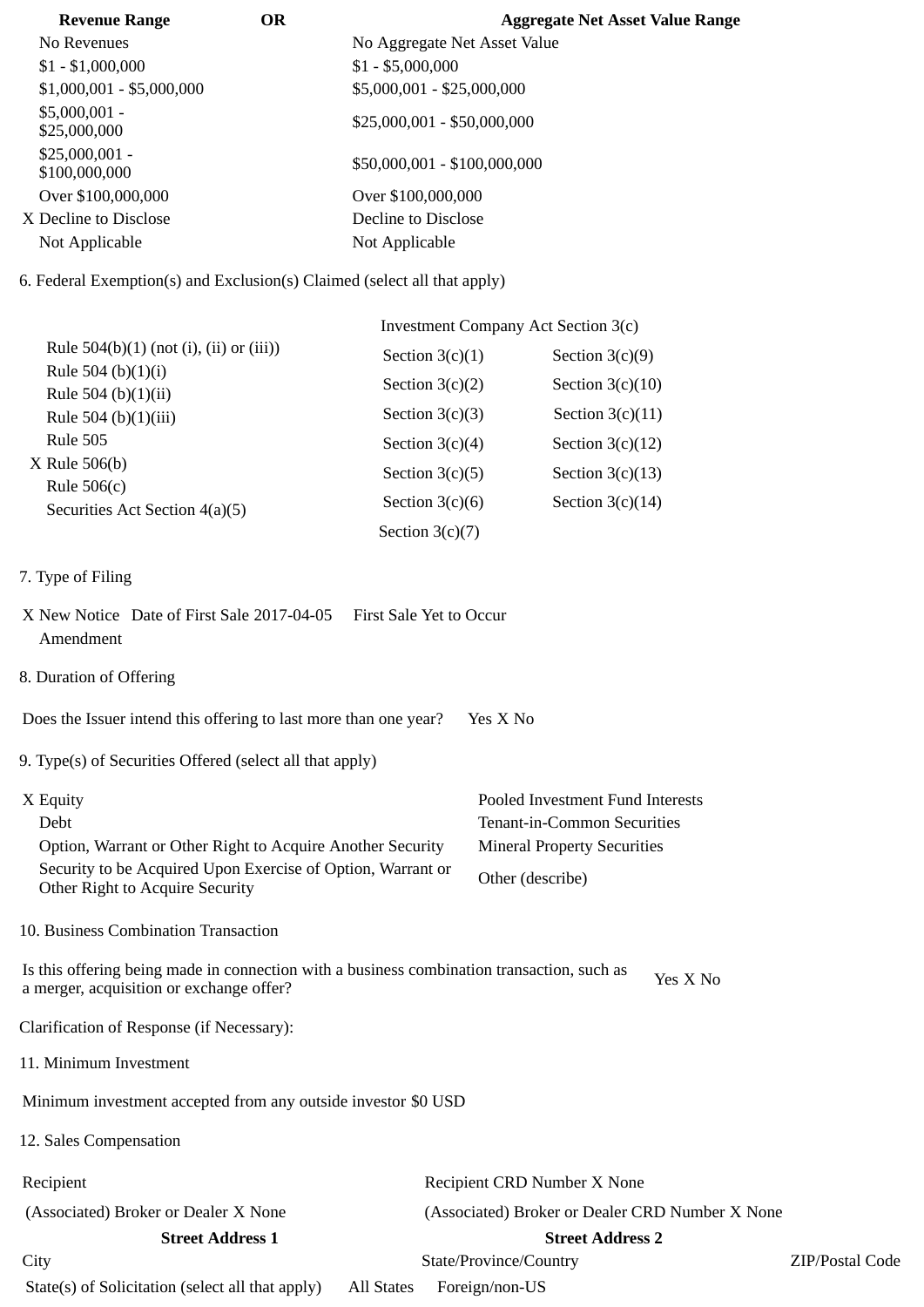Check "All States" or check individual States

13. Offering and Sales Amounts

Total Offering Amount \$11,105,479 USD or Indefinite Total Amount Sold \$11,105,479 USD Total Remaining to be Sold \$0 USD or Indefinite

Clarification of Response (if Necessary):

## 14. Investors

Select if securities in the offering have been or may be sold to persons who do not qualify as accredited investors, and enter the number of such non-accredited investors who already have invested in the offering. Regardless of whether securities in the offering have been or may be sold to persons who do not qualify as accredited investors, enter the total number of investors who already have invested in the offering:

## 15. Sales Commissions & Finder's Fees Expenses

Provide separately the amounts of sales commissions and finders fees expenses, if any. If the amount of an expenditure is not known, provide an estimate and check the box next to the amount.

| <b>Sales Commissions</b> | \$0 USD Estimate |
|--------------------------|------------------|
| Finders' Fees            | \$0 USD Estimate |

Clarification of Response (if Necessary):

16. Use of Proceeds

Provide the amount of the gross proceeds of the offering that has been or is proposed to be used for payments to any of the persons required to be named as executive officers, directors or promoters in response to Item 3 above. If the amount is unknown, provide an estimate and check the box next to the amount.

## \$0 USD Estimate

Clarification of Response (if Necessary):

Signature and Submission

Please verify the information you have entered and review the Terms of Submission below before signing and clicking SUBMIT below to file this notice.

## Terms of Submission

In submitting this notice, each issuer named above is:

- Notifying the SEC and/or each State in which this notice is filed of the offering of securities described and undertaking to furnish them, upon written request, in the accordance with applicable law, the information furnished to offerees.\*
- Irrevocably appointing each of the Secretary of the SEC and, the Securities Administrator or other legally designated officer of the State in which the issuer maintains its principal place of business and any State in which this notice is filed, as its agents for service of process, and agreeing that these persons may accept service on its behalf, of any notice, process or pleading, and further agreeing that such service may be made by registered or certified mail, in any Federal or state action, administrative proceeding, or arbitration brought against the issuer in any place subject to the jurisdiction of the United States, if the action, proceeding or arbitration (a) arises out of any activity in connection with the offering of securities that is the subject of this notice, and (b) is founded, directly or indirectly, upon the provisions of: (i) the Securities Act of 1933, the Securities Exchange Act of 1934, the Trust Indenture Act of 1939, the Investment Company Act of 1940, or the Investment Advisers Act of 1940, or any rule or regulation under any of these statutes, or (ii) the laws of the State in which the issuer maintains its principal place of business or any State in which this notice is filed.
- Certifying that, if the issuer is claiming a Regulation D exemption for the offering, the issuer is not disqualified from relying on Regulation D for one of the reasons stated in Rule 505(b)(2)(iii) or Rule 506(d).

Each Issuer identified above has read this notice, knows the contents to be true, and has duly caused this notice to be signed on its behalf by the undersigned duly authorized person.